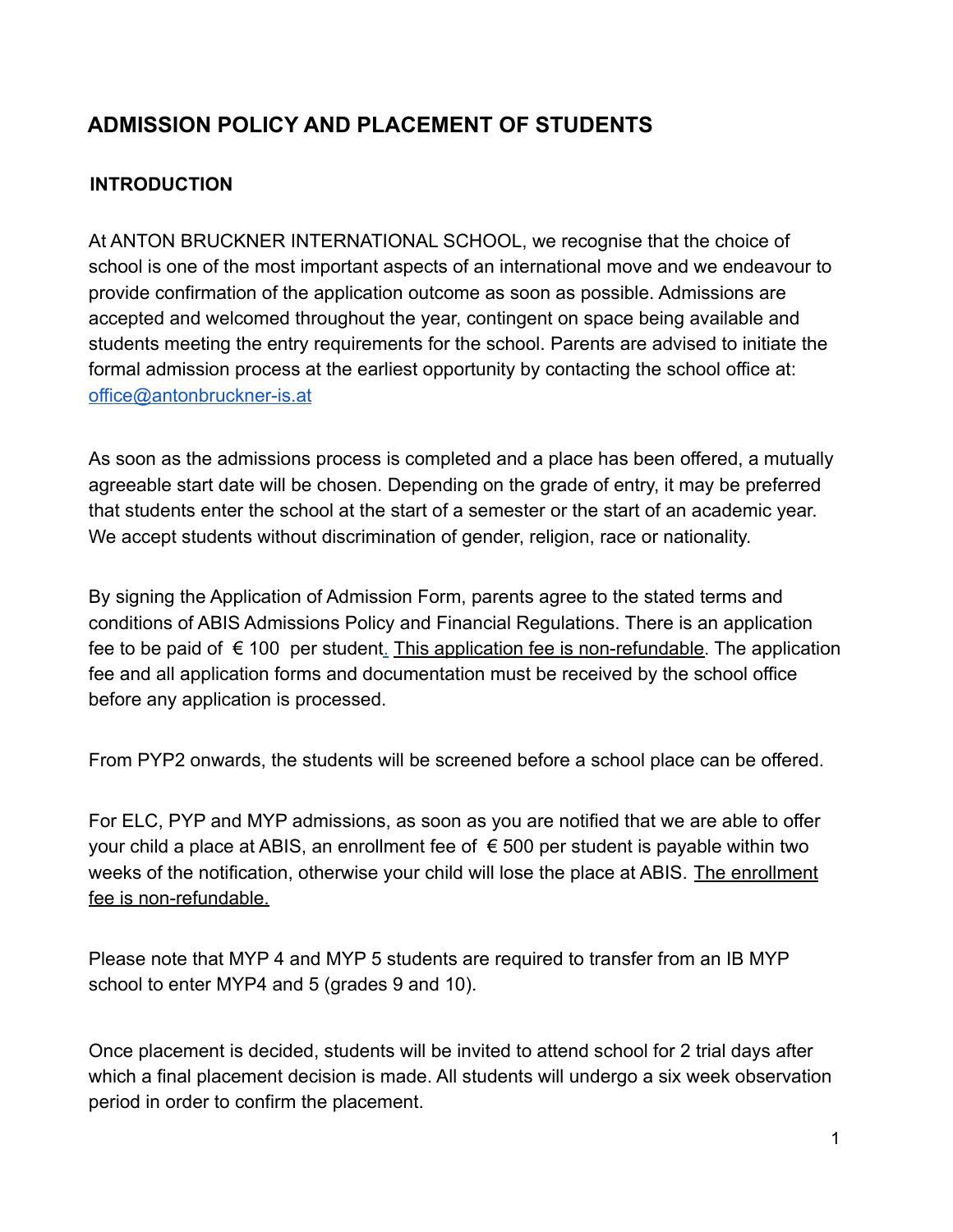# **ADMISSION REQUIREMENTS**

#### **ENTRANCE CRITERIA**

Admission is dependent on:

- Meeting all admissions procedures and qualifications.
- Meeting all financial obligations.
- ABIS screening results.
- Availability of space in appropriate classes and programmes.
- MYP 4 and MYP 5 students are required to transfer from an IB MYP school to enter MYP4 and 5 (grades 9 and 10).

In the event of a shortage of spaces, priority will be given to:

- International students arriving from abroad.
- Austrian students who shall be prepared for a stay abroad.
- Austrian students who have attended school abroad and will return to Upper Austria.
- International students who are already visiting another primary school in Austria.
- Any remaining spaces will be given to Austrian students who do not fulfill any of the above-mentioned criteria.

In case there is no space available at the time of your application, we can put your child on the waiting list and we will contact you, should a space become available.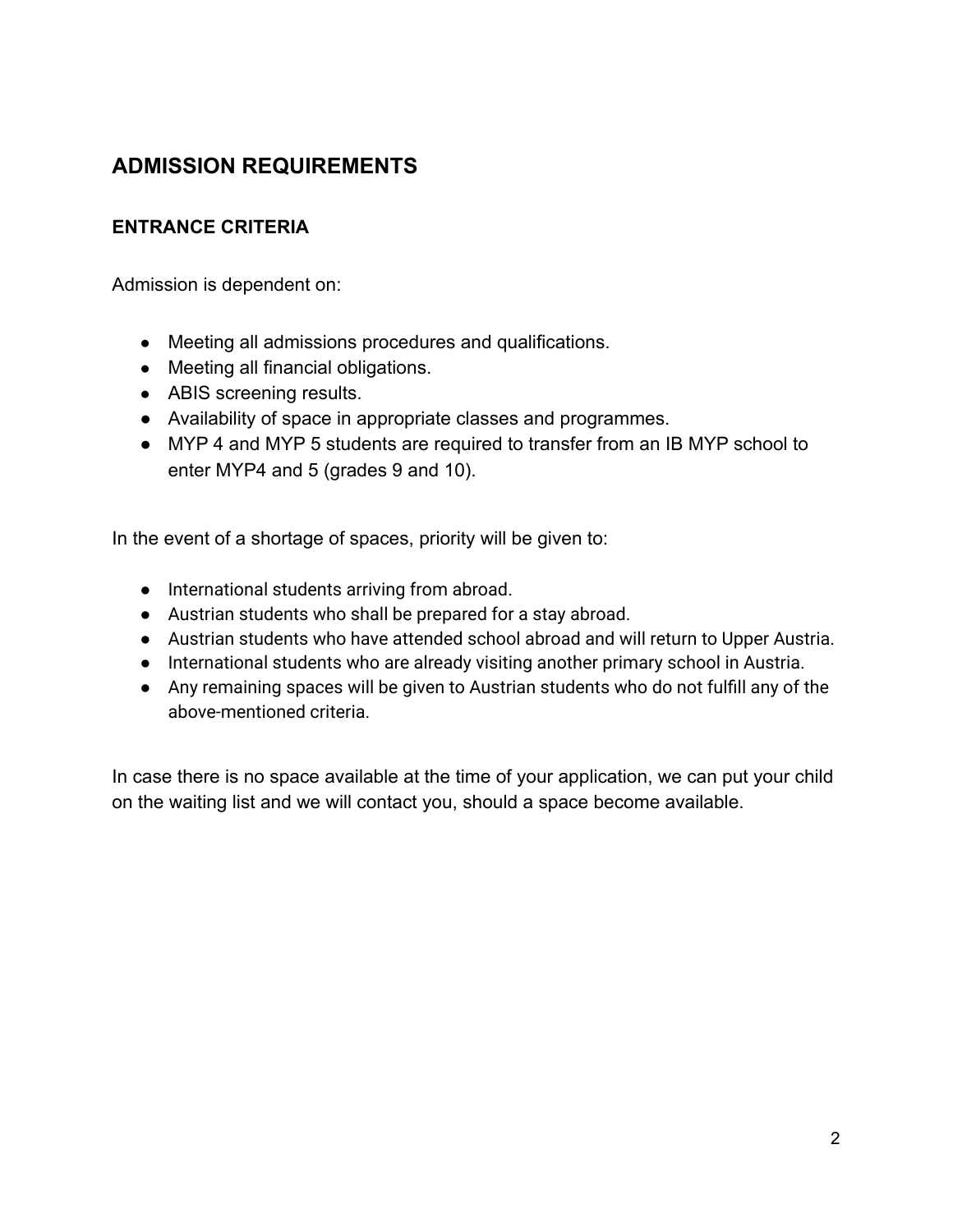### **ENTRANCE AGE**

A student may be accepted if s/he is of age by September 1st. Grade ages for placement are:

| <b>Anton Bruckner-IS</b>     | <b>UK Equivalent</b>         | Age                  |
|------------------------------|------------------------------|----------------------|
| <b>Early Learning Center</b> |                              |                      |
| ELC <sub>1</sub>             | Early Years Foundation Stage | 3 to 4.5 years old   |
| ELC <sub>2</sub>             | Reception to Year 1          | 4.5 to 6/7 years old |
| <b>Primary School</b>        |                              |                      |
| PYP 1 /Grade 1               | Year <sub>2</sub>            | 6 to 7 years old     |
| PYP 2/ Grade 2               | Year <sub>3</sub>            | 7 to 8 years old     |
| PYP 3/Grade 3                | Year 4                       | 8 to 9 years old     |
| PYP 4/ Grade 4               | Year <sub>5</sub>            | 9 to 10 years old    |
| PYP 5/Grade 5                | Year <sub>6</sub>            | 10 to 11 years old   |
| <b>Secondary School</b>      |                              |                      |
| MYP 1/Grade 6                | Year <sub>7</sub>            | 11 to 12 years old   |
| MYP 2/Grade 7                | Year <sub>8</sub>            | 12 to 13 years old   |
| MYP 3/ Grade 8               | Year 9                       | 13 to 14 years old   |
| MYP 4/Grade 9                | Year 10                      | 14 to 15 years old   |
| MYP 5/Grade 10               | Year 11                      | 15 to 16 years old   |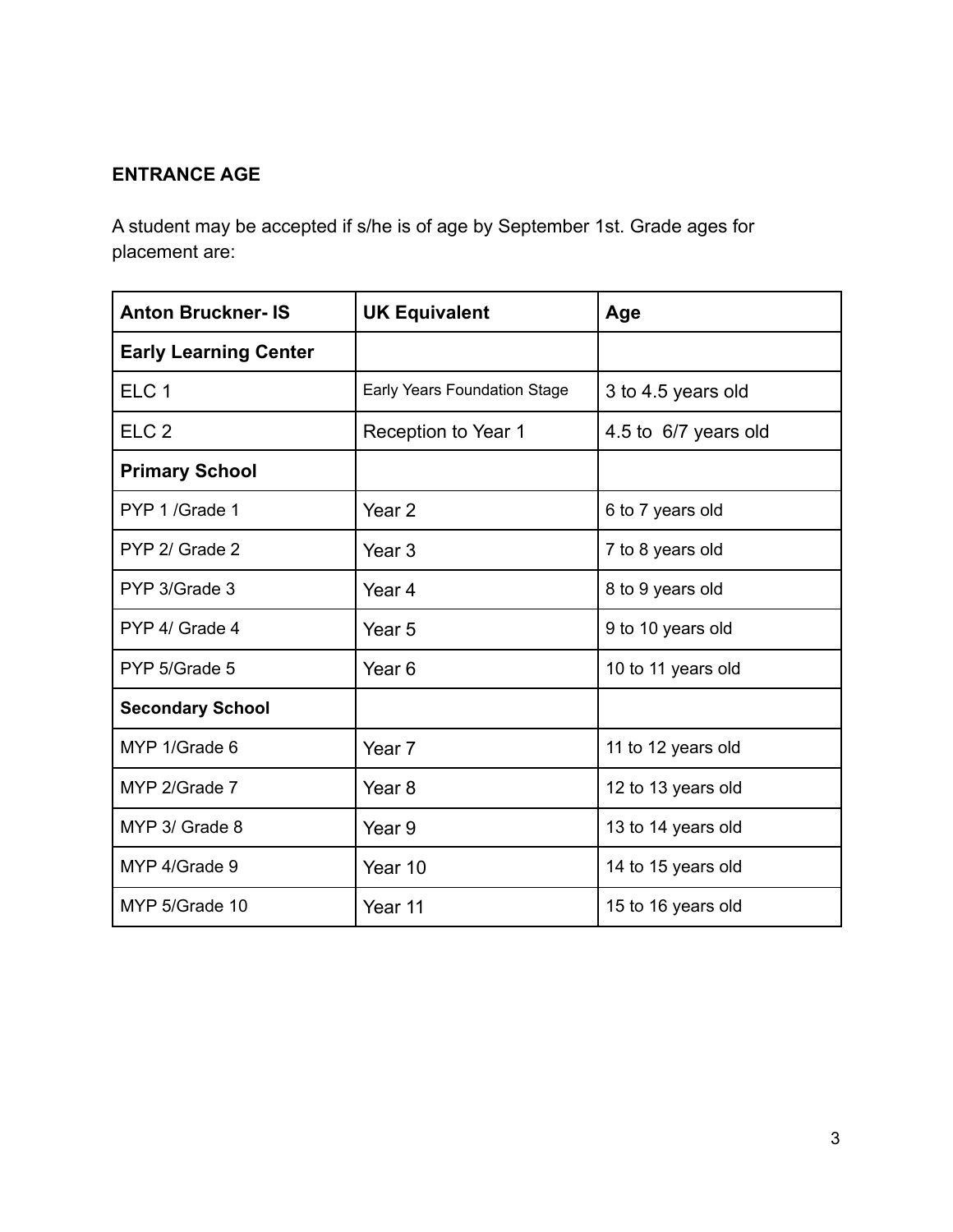#### **LEVEL OF ENGLISH**

New students of PYP1 are not required to have prior knowledge of English. Students from PYP 2 to MYP 2, who are unable to access the curriculum, due to inadequate English, are required to undertake an individualized ESOL programme. Students' English skills will be ascertained/ determined by an English Proficiency Test in all four domains: listening, speaking, writing and reading. The main purpose of the test is to determine their levels of proficiency in the language and this in turn will help the school determine the type and degree of support students will require if they fall within the English Learners category. For students with little or no English the school provides extra ESOL support for the required time.

| <b>Grade</b>             | Fees*              |
|--------------------------|--------------------|
| ELC & PYP 1              | No additional fees |
| PYP 2, PYP 3 & PYP 4     | € 150 per month    |
| <b>PYP 5 &amp; MYP 1</b> | € 200 per month    |
| <b>MYP 2 &amp; MYP 3</b> | € 300 per month    |

Please see the fee structure for extra ESOL support below:

\* Fees may be amended at the school's discretion.

For admissions into MYP 3 (Grade 8) and onwards, students must demonstrate that they are able to cope with the level of academic English required. They must also possess basic skills and knowledge in other core subject areas like Math and the Sciences.The final decision is made by the ABIS leadership team. The school board retains the right to refuse admission.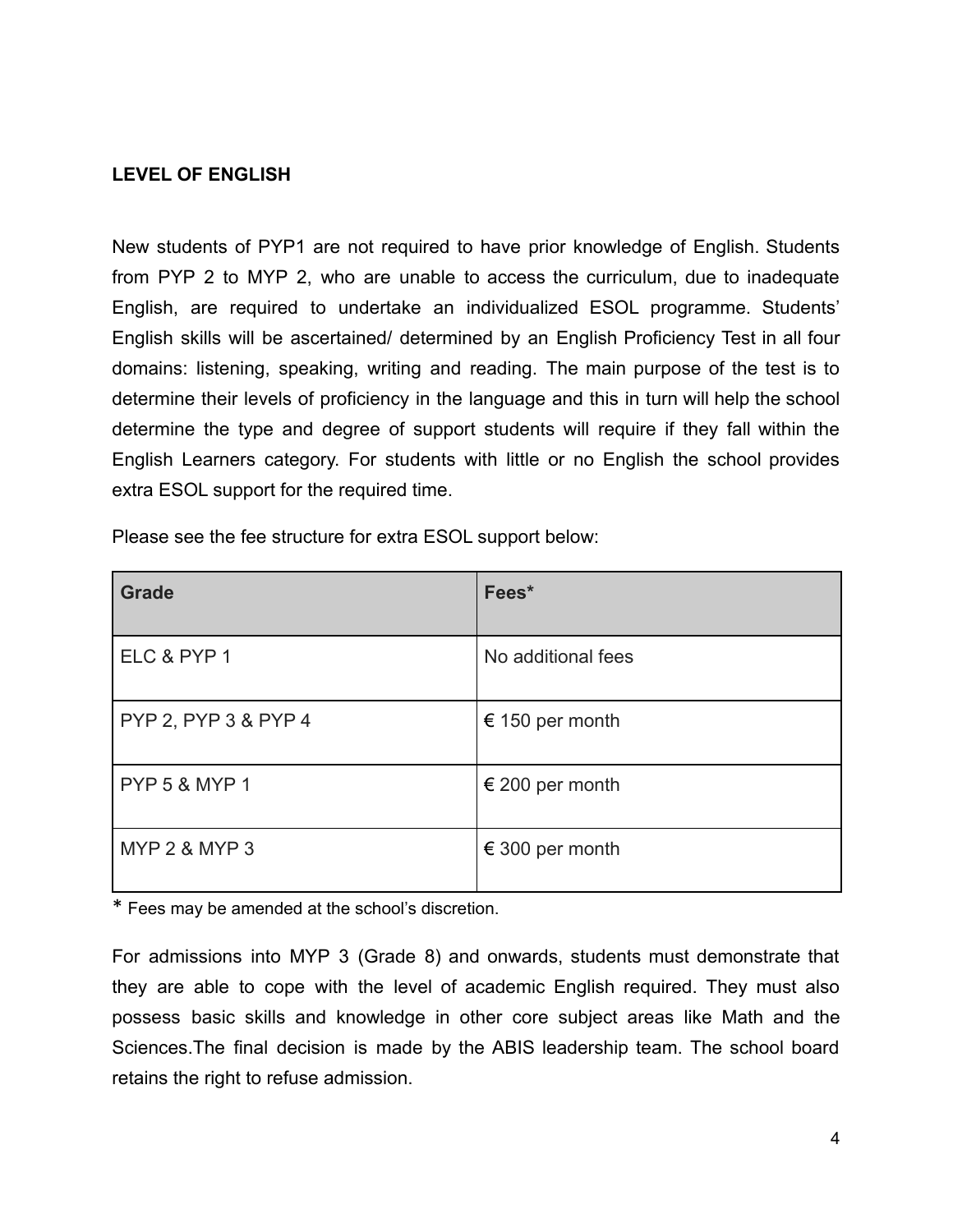#### **PHYSICAL DISABILITIES**

ABIS is not equipped to deal with students with severe physical disabilities.

### **LEARNING SUPPORT**

We are able to offer learning support to students with mild learning difficulties. In order to be accepted to ABIS a student must be able to learn and progress academically, emotionally and socially from the mainstream classes on offer. If prior reports or assessment indicate learning difficulties, a Learning Support teacher will interview and/or formally assess the student and advise whether ABIS is the correct placement for the student and whether we can adequately support the student's needs.

Please note: if any additional support is required other than what is offered by Anton Bruckner International School, it is the financial responsibility of the parents, e.g. out-of-school dyslexia and dyscalculia training.

ABIS offers modified grades, but cannot provide physical or occupational therapy services.

#### **BEHAVIOURAL AND ACADEMIC ISSUES**

If previous reports indicate behavioural and/or academic issues, the previous school will be contacted in order to seek clarification and further information. A probationary period may be offered before a student can be formally admitted to ABIS.

## **CODE OF CONDUCT**

The intention of a Code of Conduct is to establish expectations and to provide guidance regarding behaviour within the ABIS community. ABIS students are expected to act and behave in a manner that is suitable to an international school environment and in accordance with certain basic principles of conduct and community rights. Our school is embedded with a culture of positive language and values: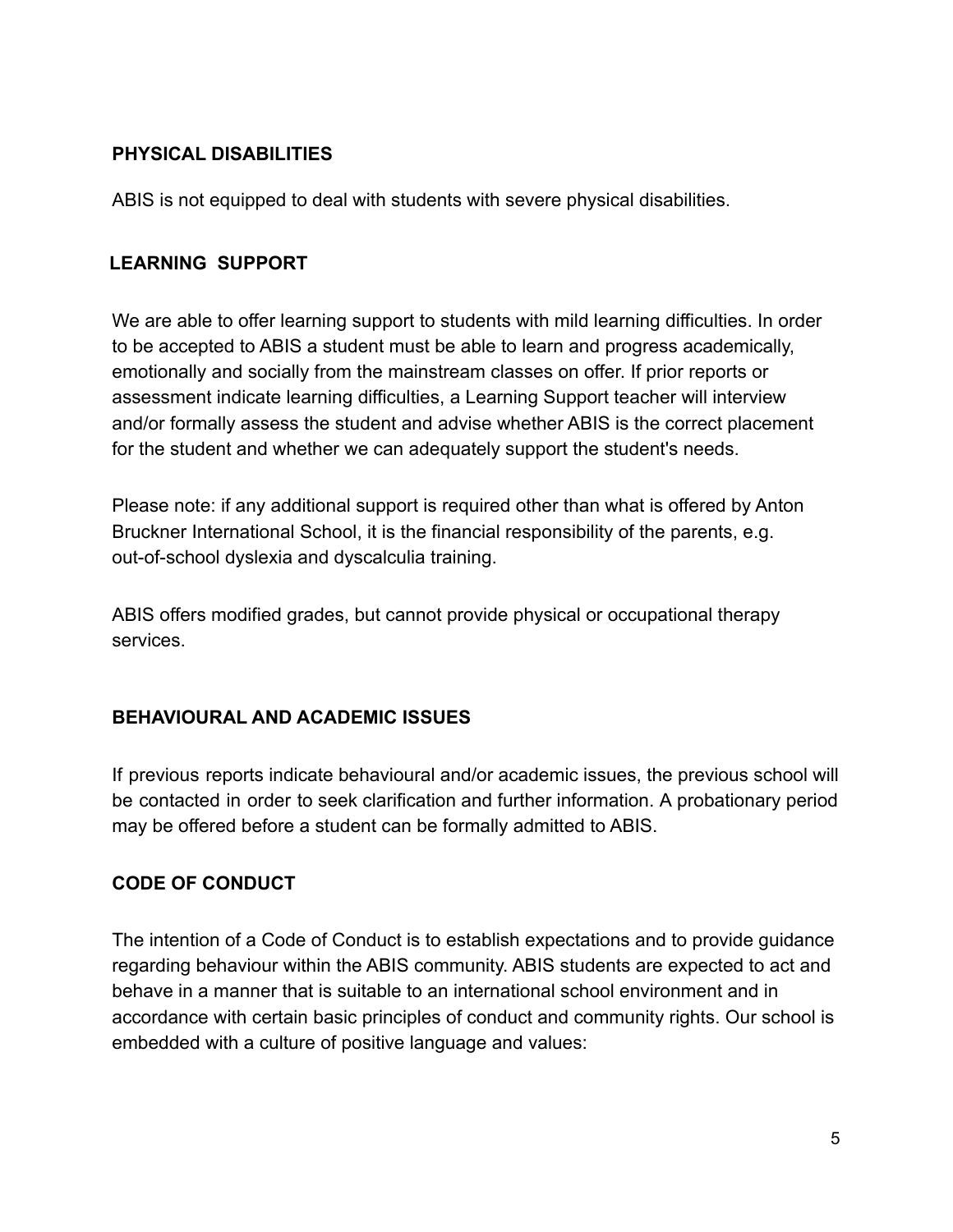#### **THE FIVE VALUES OF RESPECT**

- Respect for Self and Others
- Respect for Learning
- Respect for the Planet and its Environment
- Respect for Leadership
- Respect for Other Cultures and Languages

### **ADMISSIONS APPLICATION BY SCHOOL SECTION**

#### **a) [Early Learning Centre](http://www.antonbruckner-is.at/1/index.php/en/learning/early-learning-center-4-5-to-6-years/what-is-the-elc)**

- Payment of  $\epsilon$  100 application fee per student\*
- Payment of € 500 enrollment fee per student\* upon confirmation of the school place within two weeks
- Application for Admission Form (one per student) including a passport sized photo
- Contract of Education
- SEPA form with an Austrian bank account number
- A copy of the student's passport/ID
- Results of any educational or psychological test (if applicable)<sup>\*\*</sup>

## **b) [Primary School \(PYP1 – PYP 5\)](http://www.antonbruckner-is.at/1/index.php/en/learning/primary-years-programme-3-to-12-years/what-is-the-pyp)**

- Payment of  $\epsilon$  100 application fee per student\*
- Payment of € 500 enrollment fee per student\* upon confirmation of the school place within two weeks
- Application for Admission Form (one per student) including a passport sized photo
- Application for Enrollment Form to be filled in by current school if applicable
- Applicant Statement to be filled in by the student if applicable
- An official copy of the last TWO reports and any test results or grades if applicable.\*\*